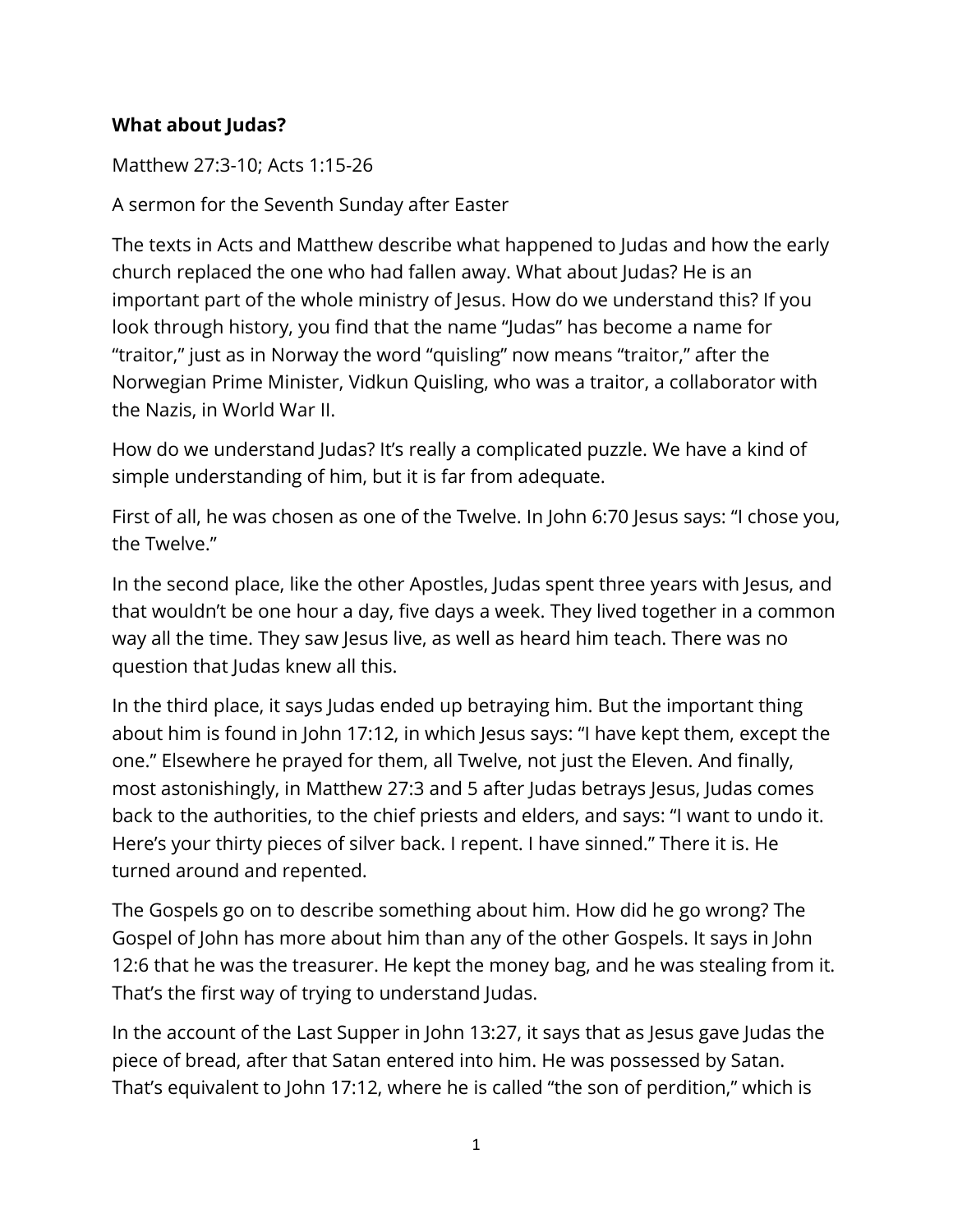really the Son of Hell. And then in John 6:70: "One of you is a devil." Here's another way of understanding Judas, the idea that he is demon possessed.

In all of these places it says: So that Scripture could be fulfilled. In John 17:12 it doesn't cite a particular place in Scripture. There is a footnote that simply states: "My friend has betrayed me." In the account in Acts 1:16 a footnote gives some references to the Psalms. The account in Matthew 27:9 states what is fulfilled is Jeremiah's prophecy about thirty pieces of silver and the potter's field. A footnote gives references in both Zechariah and Jeremiah.

Finally, Mathew and Acts describe Judas' death. It's fascinating to see the increasing levels of disgust, how it becomes worse and worse. In the account in Acts 1:18 it says he fell and hit the ground and burst. In Matthew 27:5, very differently, it says he hanged himself.

If you go to sources in the Second Century one of the early church Fathers, Papias (140 A.D.), has an account of Judas' death that is quite different. It says he grew bigger and bigger until he burst, until he exploded.

As you go down through church history, you'll see the accounts of Judas' death grow. Finally, in Dante's *Divine Comedy*, in that part called *The Inferno*, Judas is in the lowest of the places called Hell, the coldest. In Dante the worst part of Hell is cold.

How can we account for this? How can these stories become worse and worse? In many ways it seems terribly unfair. Jesus picked him. The Devil took possession of him. And in the third place, somebody had to do it.

It's reminiscent of what Augustine writes about Eve, the mother of all. She is the one who started this whole problem of sin. Augustine writes: "O Felix Culpa!" – "Oh happy sin that led to the Savior!" Somebody had to do it.

You could make Judas out to be a victim. What could he do about it?! He was just caught. One of those instruments that had to be there in the course of history.

As people have thought about this, it has caused a lot of trouble. There have been those who have made him the scapegoat. We look for scapegoats. We make monsters out of individuals. And there are real monsters. Perhaps the greatest monster of modern times is Mao Zedong. And there was Genghis Khan, and we can go back to Judas who betrayed our Lord. We can go back to Satan himself.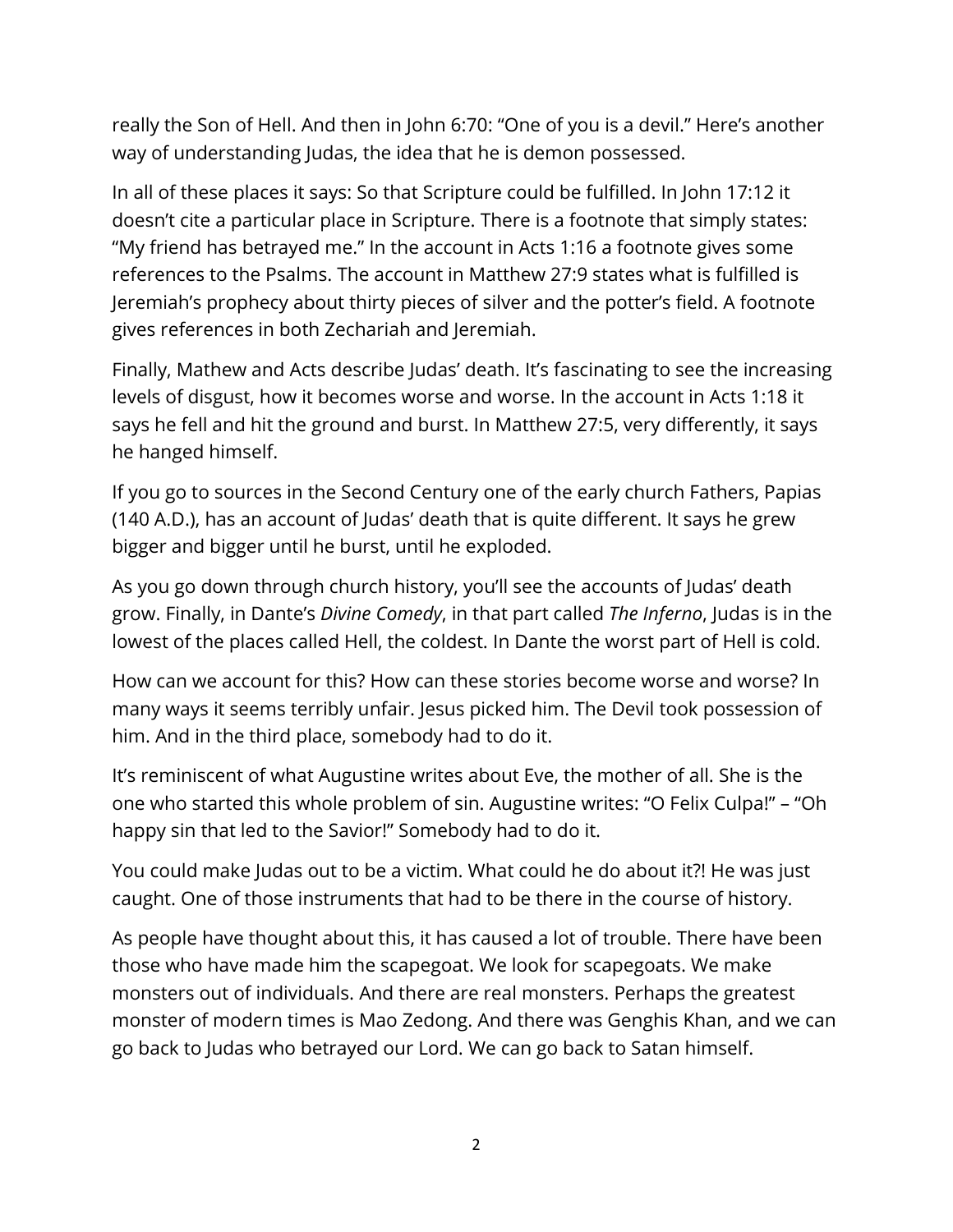The famous modern theologian, Karl Barth, in Vol. 3, Part 3 of his *Church Dogmatics*, has three hundred pages about Judas! What do we do about Judas? For Barth evil finally becomes the shadow side of the good. Evil doesn't have any real bite.

One way to get at this is to compare Judas with Peter. Peter is a typical Christian, like us. Sometimes believing, sometimes falling flat on his face. You may recall that he made a famous confession, found in Matthew, Mark, and Luke. After the confession when he starts to say: "We're glad you're the Messiah who's going to start to throw out the Romans," Jesus says to him: "Get thee behind me, Satan!" (Matt 16:23).

Peter is like Judas. He falls on his face walking on the water. But most strikingly, at the trial of Jesus, described in all four Gospels, dramatically, he denies Jesus three times. It doesn't say that he repented. It says he wept bitterly, but it doesn't say he repented. In Luke 22:32 it says that Jesus prayed for Peter. "Simon, Simon behold Satan demanded to have you, that he might sift you like wheat, but I have prayed for you that your faith might not fail; and when you have turned again (repented), that you will strengthen the brethren."

It does say that Peter falls away. In a way that is almost comic in the last chapter of the Gospel of John (John 21), Peter and six others go fishing. And they catch this big haul of 153 large fish. Jesus turns to Peter (John 21:15-17) and asks: "Simon Peter, do you love me more than these?" And Peter answers: "Yes, Lord; you know I love you." Jesus said to him: "Then feed my sheep."

A second time Jesus asks Peter: "Simon Peter, do you love me?"

Peter is kind of irritated, and we can tell what Jesus is doing. He's saying I'm not sure how solid you are. Then Peter says: "Yes, Lord; you know that I love you."

Jesus says: "Tend my sheep."

Then Jesus says a third time: "Simon Peter, do you love me?"

And Peter is really irritated and says: "Of course! Lord, you know everything; you know that I love you."

Jesus says: "Feed my sheep."

We ask ourselves: "Was there any basic difference between Judas and Peter?" And that comes down to three things we have to sort out.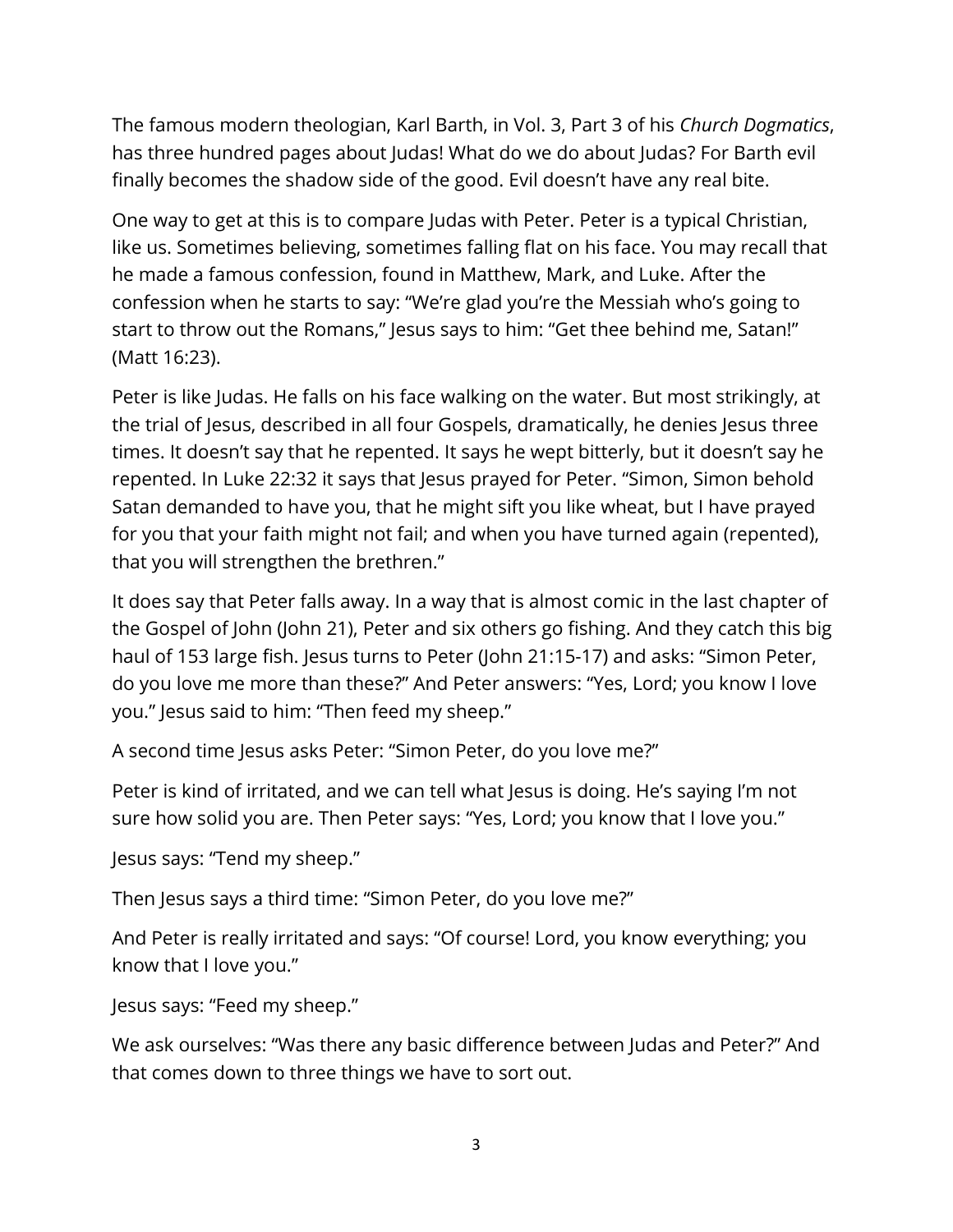First, as we look at Scripture, we have to understand that Scripture is not to be treated in a simple way. There are all kinds of plays and dramas throughout history where Satan is used in a comic way. He's ranting and raving and has funny clothes. That's not to take Satan (or Judas) seriously.

We can be swept away by our ideas of things. We think: "It was this, or, it was that." But you can see it was not so simple as you look at the words of Scripture.

Luther provides a useful picture of how to use Scripture. He says it's the manger in which the Christ child lay.

Another useful metaphor for how Scripture works: It is like a stained-glass window, like the windows we have in our church. Through these windows the light shines, and it shines in various ways. But we must not mistake the window for the Gospel.

Sometimes it happens that the windows get dirty. Sometimes they are broken. Sometimes the pictures aren't accurate, or they have been altered by the fantasy of the one who made them. The question is: What is the Gospel that shines through?

In the second place we have to understand something about salvation. We come to the Bible with all kinds of simplistic views of what salvation is. We say: Well, Judas didn't really believe, but the others believed, really believed.

In the account of Jesus' Ascension in Matthew 28, it says the Eleven are gathered with Jesus on the high mountain, and Jesus is talking with them about going away. Then it says in Matthew 28:17: "but some doubted." That's some of the Eleven. It's not only that all of them except the beloved one fled at the crucifixion, but here, after the resurrection, after the resurrection appearances, after Judas is gone, "some doubted." It's not a matter of saying these Eleven had heroic and solid faith. They didn't.

That brings us to asking finally: What is the Gospel? What is salvation? It is based on a three-step account:

First of all, the Lord saw sin and death. The Lord saw the problem. That's something we can't see because we, as sinners, do not understand sin and we can't see it. Nor do we have a way of facing death by ourselves.

In the second place, the Lord handled it his way. We make up all kinds of false ideas about the cross and what it means in the Bible and in theology. All of those are